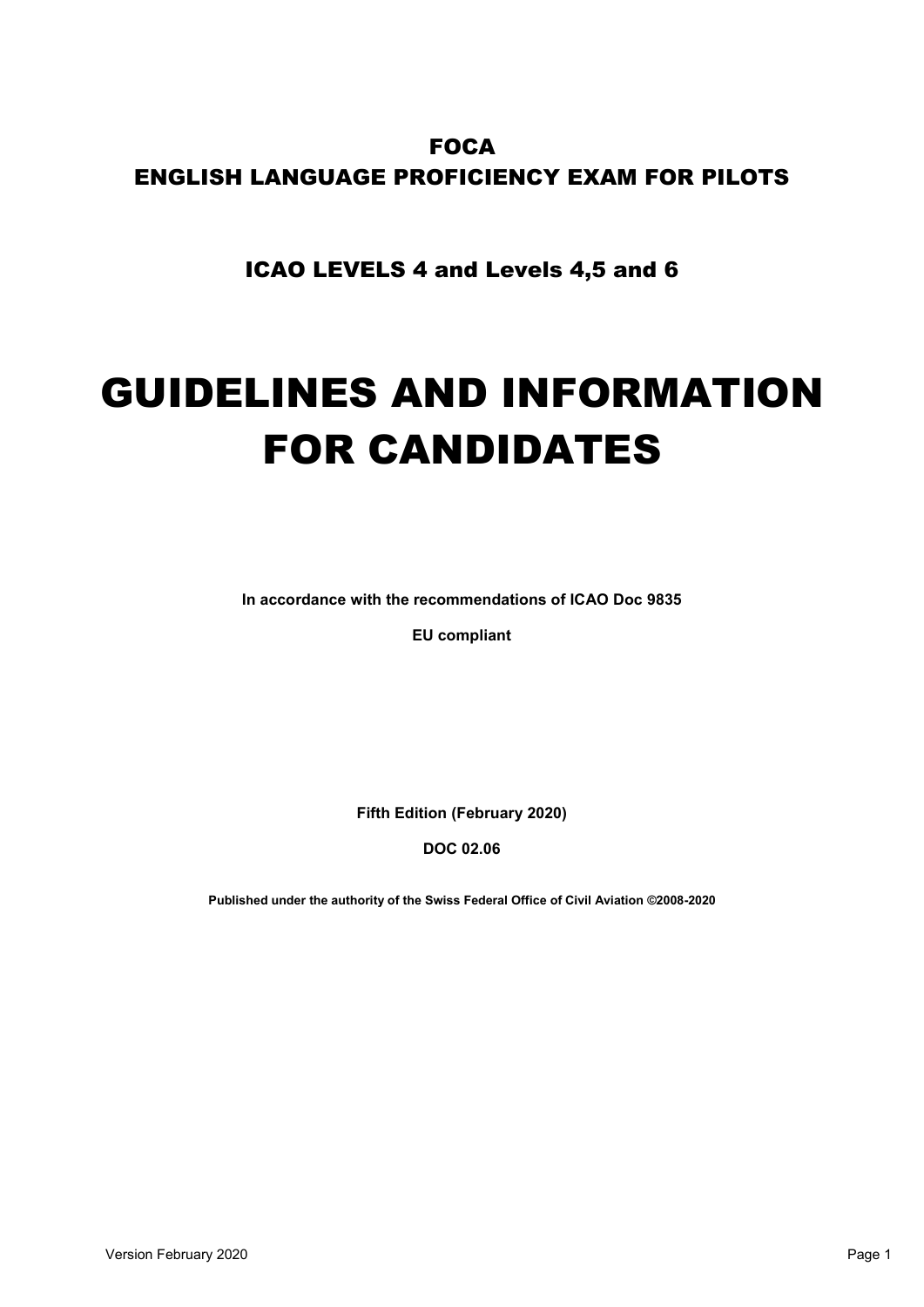# **1. Introduction**

This document gives details to candidates<sup>1</sup> about the FOCA English Language Proficiency exams in Exams Centres in Switzerland. It details information about the exam format, how the result is determined, as well as how to prepare for such an exam.

The exam system operates under Swiss law and fulfils the requirements of EU regulation n° 1178/2011 (para. EASA Part.FCL.055) of 3rd November 2011, AMC1 FCL.055, AMC2 FCL.055 and AMC3 FCL.055.

The system also follows the *Principles of Good Practice for Testing* as well as the recommendation for testing systems given by the Association of Language Testers Europe (ALTE) and the International Language Testing Association (ILTA).

The system is owned and managed by the Swiss Federal Office of Civil Aviation (FOCA). All associated documentation, licensing and administrative material remain strictly the property of FOCA.

The exams assess a pilot's plain English language proficiency and his/her use of phraseologies in an aviation context and include a Listening Comprehension test and a Speaking Ability test. The Speaking Ability test includes two parts: a voice-only interaction role-play and a face-to-face oral interaction.

General language qualifications such as Cambridge First Certificate, TOEFL, IELTS, BULATS, etc., are not valid for assessing language proficiency in aeronautical communications as they do not test the specific purpose language required for aeronautical communications according to the ICAO rating scale and EASA regulations.

Candidates should also note that the Common European Framework of Reference (CEFR) for languages, whilst also having 6 levels (A1, A2, etc.), is not suitable for language assessment in aviation as it relates neither to the required language nor context of aeronautical communications.

<sup>1</sup>Candidate/Test-Taker is the person taking the test.

# **2. Exam Administration**

There are four Exam Centres available where pilots can take the Language Proficiency exams in Switzerland: Zurich and Lausanne, where both Level 4 and Level 4/5/6 exams are available, and Bern and Locarno, where only Level 4 exams are available. Contact details, venues and dates for the exam sessions are published on the FOCA website.

**NB: Before enrolling** for the language proficiency exams, applicants must have first passed both the theoretical and practical parts of the radiotelephony exam.

The person responsible for the exam centre will acknowledge receipt of a candidate's application as soon as possible by e-mail. The deadline for applications is 10 working days before the published exam date. The final timetable will be sent out to the candidates as soon as possible after this deadline. Applications received after the deadline will be considered only if there is a vacant place on the schedule and, where no place is available, the application will be considered for the next available session. Applicants are responsible for giving themselves enough time to prepare for the exam and should bear this in mind when enrolling.

Candidates must arrive no later than 10 minutes before the exam start time so that all paperwork can be completed. Candidates who arrive at the test centre after the exam has started will not be allowed to enter the examination room. All candidates must bring a valid ID and have it checked by one of the two Assessors before entering the exam room.

In the interests of test security Candidates will be asked to store **all** personal belongings away from the exam area. This may be in a separate room where possible. Candidates must completely switch off all personal electronic devices and these devices must remain switched off for the duration of the exam. Pens will be provided for the exam and note-taking is allowed, but only on the candidate's answer sheet in the spaces provided.

Candidates seen to be using a recording device, suspected of cheating, or acting in an inappropriate manner which may affect the professional and safe conduct of the examination, will be immediately disqualified, given a *no-pass*  result and asked to leave the examination centre. Any such cases, or other risks to test security will be notified to FOCA as soon as possible, for further action.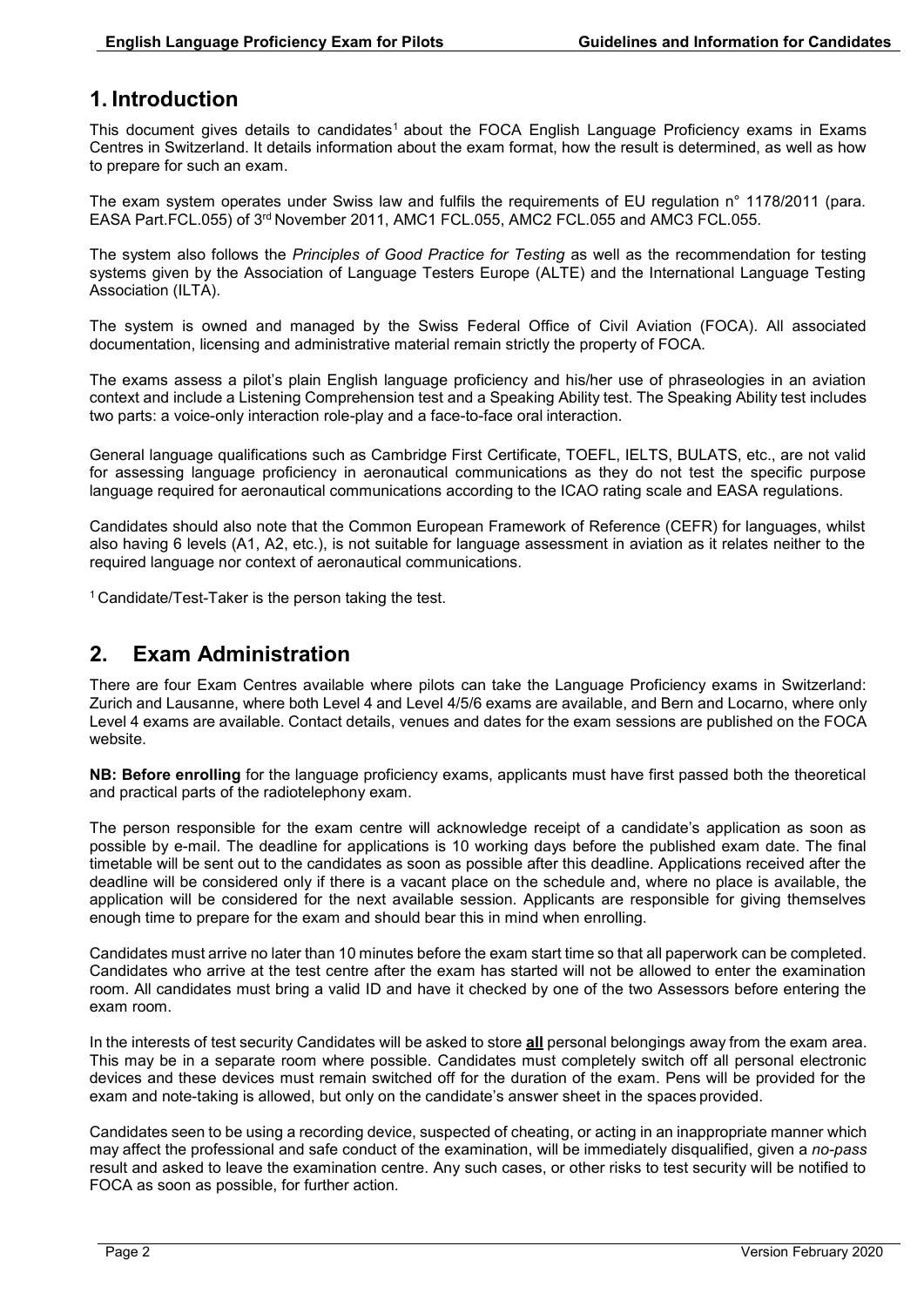FOCA will invoice candidates after the exam has taken place, by post. Candidates who do not arrive for their planned exam or who cancel less than 5 working days before the exam date, are noted as '*no-show*' on the application form and will be charged an administration fee by FOCA.

# **3. The Language Proficiency Exam**

# **3.1 Listening Comprehension Test**

#### **All exams**

The Listening Comprehension test assesses a Candidate's ability to understand both specific and global information provided via recordings of communications related to unexpected/unusual situations in aeronautical operations. The recordings may be radio communications between pilots and Air Traffic Control, or face-toface/telephone discussions. Each recording is played twice and has multiple-choice questions, each question having four possible answers, only one of which is correct. Candidates have time to read the questions and choose their answers in between the recordings. Candidates should mark their chosen answers with an 'X' on the answer sheet. There are spaces on the answer sheets to write notes if required.

Candidates take the Listening Comprehension test as a group and an Invigilator is always present during this test. Before the first recording starts, candidates hear instructions and a sample recording. The questions for the sample recording are on the candidate's question sheet. The recordings are played from one main computer operated by an Invigilator and each candidate listens to the recordings through headphones connected to this computer.

All materials are in English and are handed out by the Assessors before the exam begins. Each candidate receives a document containing multiple-choice questions and an answer sheet. At the end of the test **all** test papers must be handed in to the Invigilators. Once all candidates have left the exam room, answer sheets will then be marked.

#### **Level 4 exam**

There are five recordings at level 4 and each recording has two multiple-choice questions. The test takes approximately 25 minutes.

#### **Level 4/5/6 exam**

There are three recordings at level 4, three at Level 5, and three at Level 6. Each recording has three multiplechoice questions and the test takes about 50 minutes.

# **3.2 Speaking Ability Test**.

Candidates take the Speaking Ability test individually with two Assessors. The test is divided into two parts and is recorded.

#### **3.2.1 Part 1 – Voice-only interaction (VOI)**

In the Level 4 exam, this part takes approx. 10 minutes, and in the Level 4/5/6 exam, approx. 15 minutes.

In the VOI, the candidate plays the role of a pilot during various phases of a simulated flight and interacts with the Interlocutor who plays the role of an Air Traffic Controller or another person during an operational situation. There is no visual contact between the candidate and the Interlocutor.

The candidate receives oral instructions by one of the Assessors before being given the material for the tasks.

In this material the candidate has a written sheet of instructions, as well as details of the flight and the current ATIS information, together with information and prompt photographs for each task. Aerodrome and visual approach charts are also given for reference. Candidates have a short time to prepare and should read all the material carefully.

During this part of the test, the events are continuous and happen in the order they are written on the sheet. They happen both on the ground and in the air. Candidates may pause between events where necessary, and take notes on the paper provided by the Assessors.

In order to ensure effective communication, candidates must use standard phraseology where required and plain language where necessary. The ability to communicate successfully in transition from standard phraseology to plain language and vice-versa is an important feature of pilot/ATCO communication in non-routine or unexpected situations.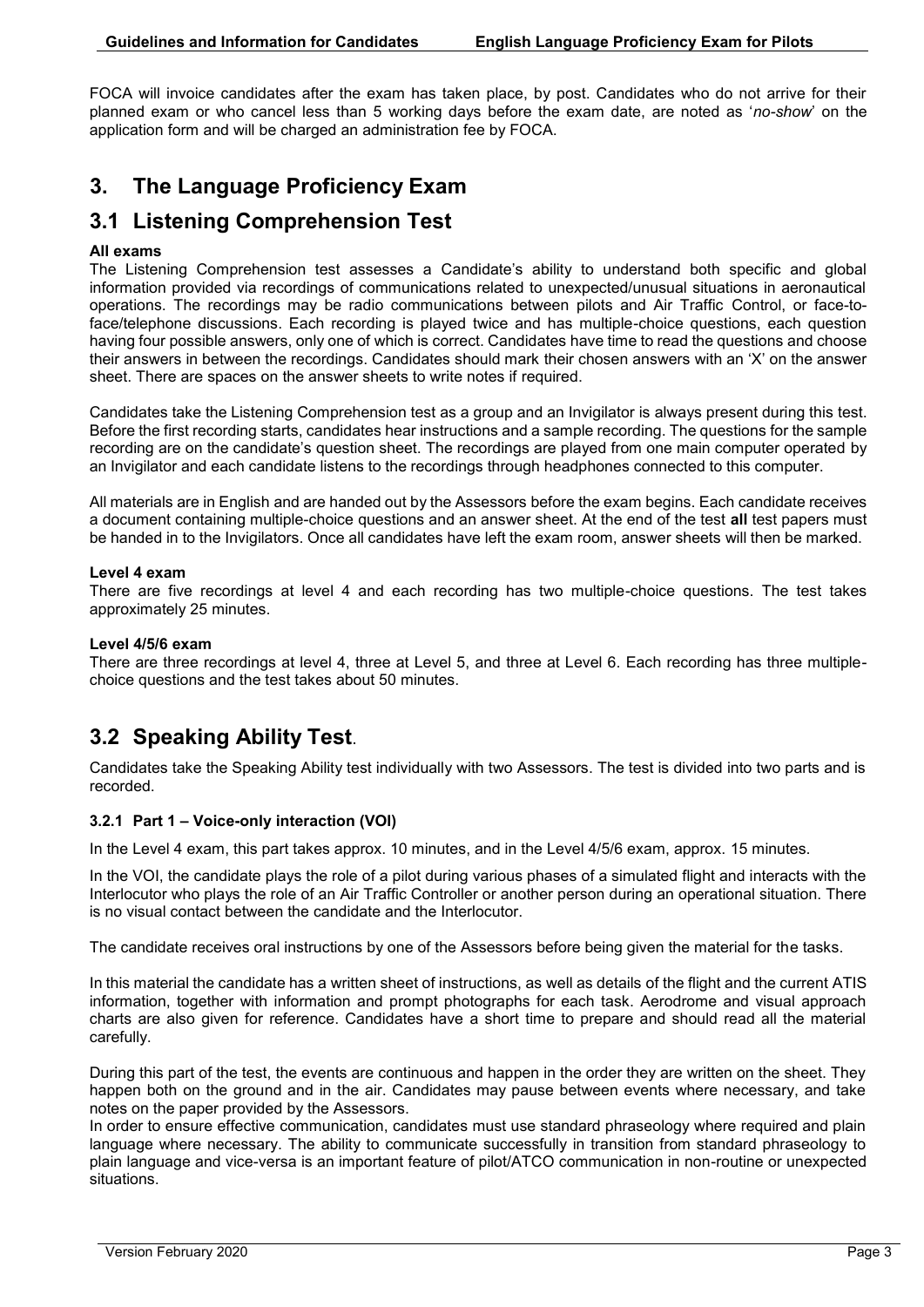A sample video of the speaking test is available on the FOCA website as well as prompt material which can be downloaded to help candidates become familiar with the exam tasks. These are available at:

[https://www.bazl.admin.ch/bazl/en/home/specialists/training-and-licences/pilot/radio-telephony-and-language](https://www.bazl.admin.ch/bazl/de/home/fachleute/ausbildung-und-lizenzen/Piloten/sprachpruefungen--lp-.html)[proficiency-test/language-proficiency-tests.html](https://www.bazl.admin.ch/bazl/de/home/fachleute/ausbildung-und-lizenzen/Piloten/sprachpruefungen--lp-.html)

#### **NOTE:**

Candidates should note that this test is not a formal assessment of standard phraseology. However, as this is an integral part of aeronautical communications, and, therefore, an issue of aviation safety, EASA regulations state that National Aviation Authorities must check a candidate's use of standard phraseology in addition to plain language.

There is no *pass* or *fail* decision on phraseology in this test. However, a candidate may be observed as having *marginal* or *insufficient* command of standard phraseology where the Assessors see that the candidate's performance includes one or several of the following items:

- continuous use of non-standard or incorrect phraseology
- use of plain language where standard phraseology should be used
- omission of safety critical information (Runway, QNH, etc)
- incorrect or abbreviated readback of clearances
- omission of PAN and/or Mayday calls during emergency and urgency situations

In the case where this observation is *insufficient* the candidate will be **obliged** to undergo a Radiotelephony refresher course (**not** the Radiotelephony exam) and send the course certificate to FOCA no later than 12 months following the date of the exam. Failure to do so will result in FOCA revoking radiotelephony privileges from the candidate's licence. Candidates observed as *marginal* for their use of Radiotelephony will be **recommended** to undergo a Radiotelephony refresher course within 12 months following the date of the exam.

Candidates are free to choose at which approved training organisation (ATO, DTO…) they take a refresher course, but any course should include the basics of standard phraseology for all phases of flight, including emergency and urgency situations.

#### **3.2.2 Part 2 – Face-to-face interaction (F2F)**

In this part of the exam, Candidates interact with an Assessor in the role of an Interlocutor.

- **Level 4 exam** (10-12 mins approx.) the candidate is given prompt material and has a short time to look at it before being asked to describe it.
- **Level 4/5/6 exam** (14-16 mins approx.) the candidate is given prompt material and has a short time to look at it before being asked to describe it as well as make comparisons and contrasts about it.

The candidate may keep the material while talking about it and should describe the content and any related subjects **as fully as possible**, not simply give a list of objects in the photograph. After this, the Interlocutor will ask the candidate a variety of questions related to communications in non-routine and/or unexpected situations they could encounter as a pilot. Questions given are all appropriate to the pilot's operational domain.

Candidates should answer **all** questions **as fully as possible**. Candidates are not assessed on technical knowledge or opinion but on how well they can express themselves in English. Both Assessors will take notes and assess the candidate's performance.

#### **3.3 Expert Speaker Assessment**

Any pilot licence holder, or trainee, who considers that English is his first and primary language or that he is a 'native' English speaker, may apply for an 'Expert' speaker assessment at one of the Level 4/5/6 exam sessions. In this assessment the candidate first takes the speaking test component of the Level 4/5/6 exam. He/she then listens to a recording graded at Level 6 and must answer questions on it. A decision will then be made by both Assessors as to whether the Candidate is at Level 6 or not. If the Assessors evaluate the candidate below Level 6, then the Candidate will be invited to remain and take the Level 4/5/6 exam Listening Comprehension test and the result will be determined as in section '4' below.

To apply for an 'Expert' speaker assessment in English, the applicant, as recommended by ICAO, must include evidence of his considered English speaker status with his application. This may typically be:

a) place of birth and early residence;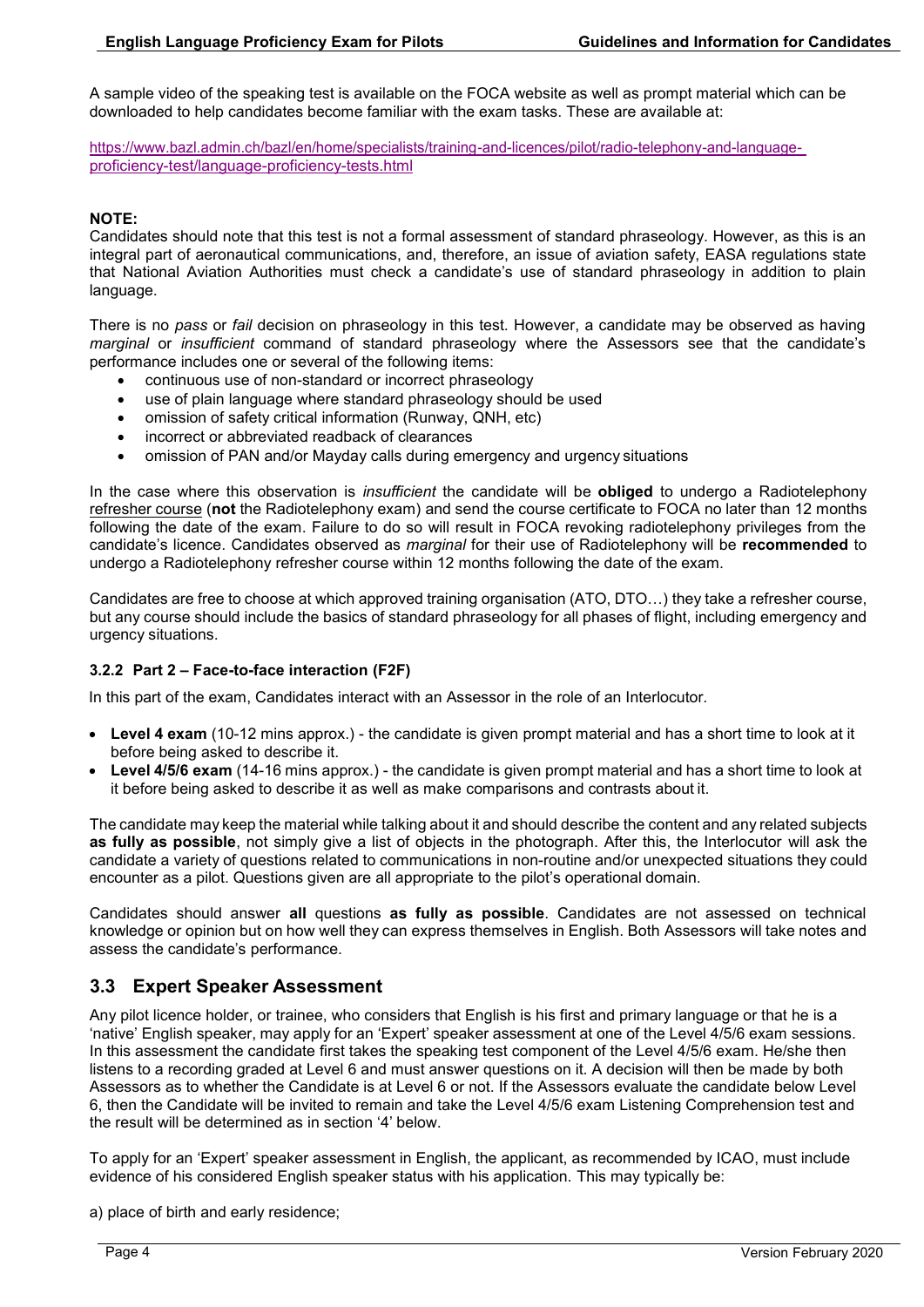b) the language(s) used during childhood in the family, in the community and in education;

c) long periods of residence (with proven participation) in communities where the language is used socially, professionally or in education;

d) extended periods of language study or higher education diplomas;

e) very high scores in general language tests.

Other documentation will be considered on its merit by the Exam Centre Head. The decision of the Head of Centre is final.

An applicant for the 'Expert Speaker' assessment will be invited to take the normal Level 4/5/6 test in order that his/her language proficiency can be fully assessed where:

- the Exam Centre Head sees evidence in any communication that the Applicant's actual language proficiency may not match the Expert Speaker level being claimed.
- there is insufficient evidence to support the applicants claim of having Expert Speaker proficiency.
- during the Expert Speaker Assessment, the two Assessors come to the conclusion that the candidate's langauge proficiency is not at Expert Speaker level.

# **4. The Test Result**

In accordance with ICAO Doc9835, a candidate's final level of language proficiency is the **lowest** of the six language areas of the ICAO Rating Scale to be assessed. There is no average or aggregate level. The 6 areas are:

- Pronunciation
- Fluency<sup>1</sup>
- Vocabulary
- **Structure**
- Comprehension
- Interaction

<sup>1</sup>In the ICAO Rating Scale *Fluency* refers to the (natural) flow of language. It is **not** used to describe the general abilities of someone's language proficiency, e.g.: *"He is fluent in Spanish".*

Candidates normally receive their provisional exam result (pass/no pass) on the day of the exam and only when **both** parts of the exam have been completed. In the case where the two Examiners are unable to reach a decision on a candidate's speaking ability, then the recording of the test will be referred to a  $3^{rd}$  Assessor. Once the  $3^{rd}$ Assessor has completed the assessment, the final level will be communicated to FOCA. The 3<sup>rd</sup> Assessor's decision is final.

## **4.1** *Pass* **result**

#### **Level 4 exams:**

Candidates with a *pass* result have demonstrated language proficiency at a minimum of Operational Level 4 in all parts of the exam.

The Assessors may give feedback to the candidate on their performance where deemed necessary. Candidates should take time to listen to this feedback and ask any questions where necessary.

#### **Level 4/5/6 exams:**

Because of the complexity of determining language proficiency levels for each of the 6 language areas of the ICAO rating scale, only an **intermediate** '*pass*'/'*no-pass*' result is given to the candidate on the day of the exam, once both parts of the exam have been completed. The intermediate result simply means that the Assessors have been able to determine whether the candidate has performed sufficiently in the exam to be given a minimum level 4, or not. Candidates should not put Assessors under pressure to give a precise level.

Candidates who achieve an intermediate pass result will subsequently be given a level 4,5 or 6 based on the lowest level of the 6 language areas of the ICAO rating scale demonstrated during the exam. FOCA will send the candidate a completed copy of the exam enrolment form, with the detailed results, together with a new licence (where required) by post no less than 10-15 working days after having received the paperwork from the Exam Centre Head. The result is only valid once having been recorded in the FOCA database.

For more detailed information on how a final language proficiency level is determined see section 5, below.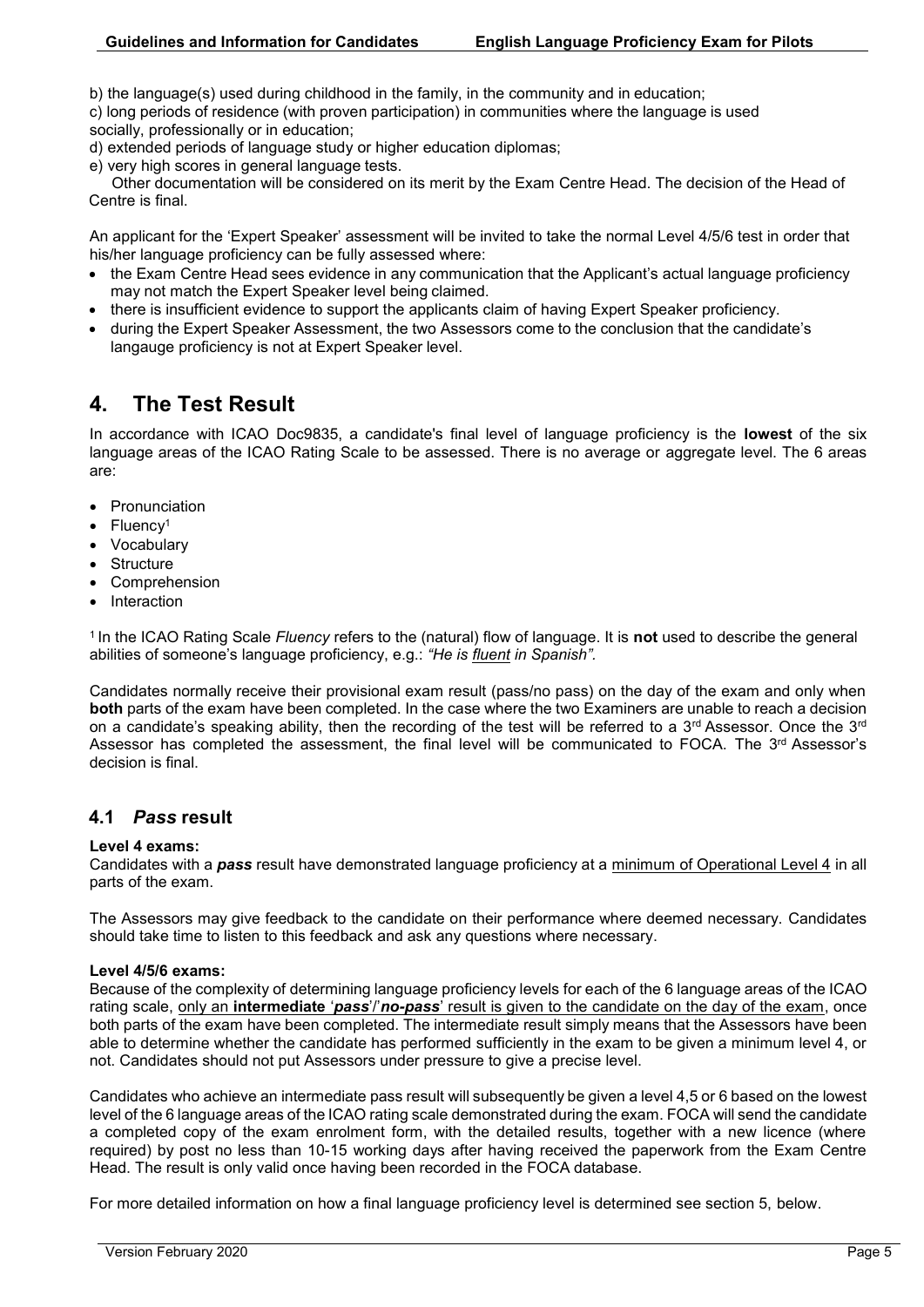## **4.2** *No-Pass* **Result**

Candidates who achieve a *no-pass* result in one or both parts of the exam shall not conduct flights where use of the **radiotelephone** is required. In Switzerland this means contact with ATC and AFIS as well as blind calls in a Radio Mandatory Zone (RMZ).

 In Switzerland contact with FIS, communications on frequencies for special purposes and blind transmissions at uncontrolled AD are not affected but pilots must still use standard phraseology!

Pilots should refer to [AIC 008/2017](https://www.skybriefing.com/portal/aic-series-a) A (English) or [AIC 006/2017 B](https://www.skybriefing.com/portal/documents/10156/484324/LS_Circ_2017_B_006_en.pdf/4088977c-e8cf-4568-8101-040553e0656b) (German/French) for further guidance.

Candidates who do not pass the exam must sign their application form to acknowledge that they have seen the result and that they are aware of their restrictions.

Candidates should note that signing the form only indicates that they have been given the result. It does not indicate that they agree with it.

The Assessors will give feedback on the candidate's performance in the case of a *no-pass* result. Candidates should take time to listen to this feedback and ask any questions where necessary.

Candidates wishing to appeal against the final result shall follow the instructions given on their enrolment form.

## **4.3 Re-Testing**

All candidates who achieve a *no-pass* result in an exam centre who wish to re-take the exam should normally do so in the same exam centre. Any exception must be approved by FOCA. Candidates should also make sure that their application form for the exam to be re-taken is accompanied by the forms from all previous exams showing the fail result(s).

Candidates who achieve a *no-pass* result in the Level 4/5/6 exam and who wish to retake the exam shall do so in the same exam centre, but are not obliged to retake the Level 4/5/6 exam. They may, if they wish, enrol for the Level 4 exam only.

Candidates repeating a failed test must re-take **both** components of the exam and there is no time limit for the retaking of the exam. There is no limit either on the number of times a candidate can re-take the exam.

Candidates should be aware that where they achieve a particularly low score in the Listening Comprehension test or where several areas in the Speaking Ability test are below Level 4, it is advised that they undergo some training before re-taking the exam.

# **5. Your Language as a Candidate**

The following information is offered as a guide to exam candidates only. Candidates requiring further advice should seek help from a language specialist/teacher suitably qualified in the domain of English in an operational aeronautical context and ensure that anytraining covers the ICAO recommendations and EASA requirements.

## **5.1 The language profile**

The components that make up language proficiency are, to a large degree, interdependent. That means elements of one area are linked to, and have an effect on, those of another. A limited range of *vocabulary*, for example, may affect *fluency* and *interaction*.

Levels of proficiency can also differ between components (eg: Level 5 for Pronunciation, Level 4 for Interaction), which would mean that a candidate's Language proficiency profile crosses two or more levels. The final level, as mentioned in **'4 – The Test Result'**, is based on the lowest level of the profile, rather than a single linear mark.

Levels of language proficiency also vary from person to person and so one person's profile will differ from another's. See the two examples below.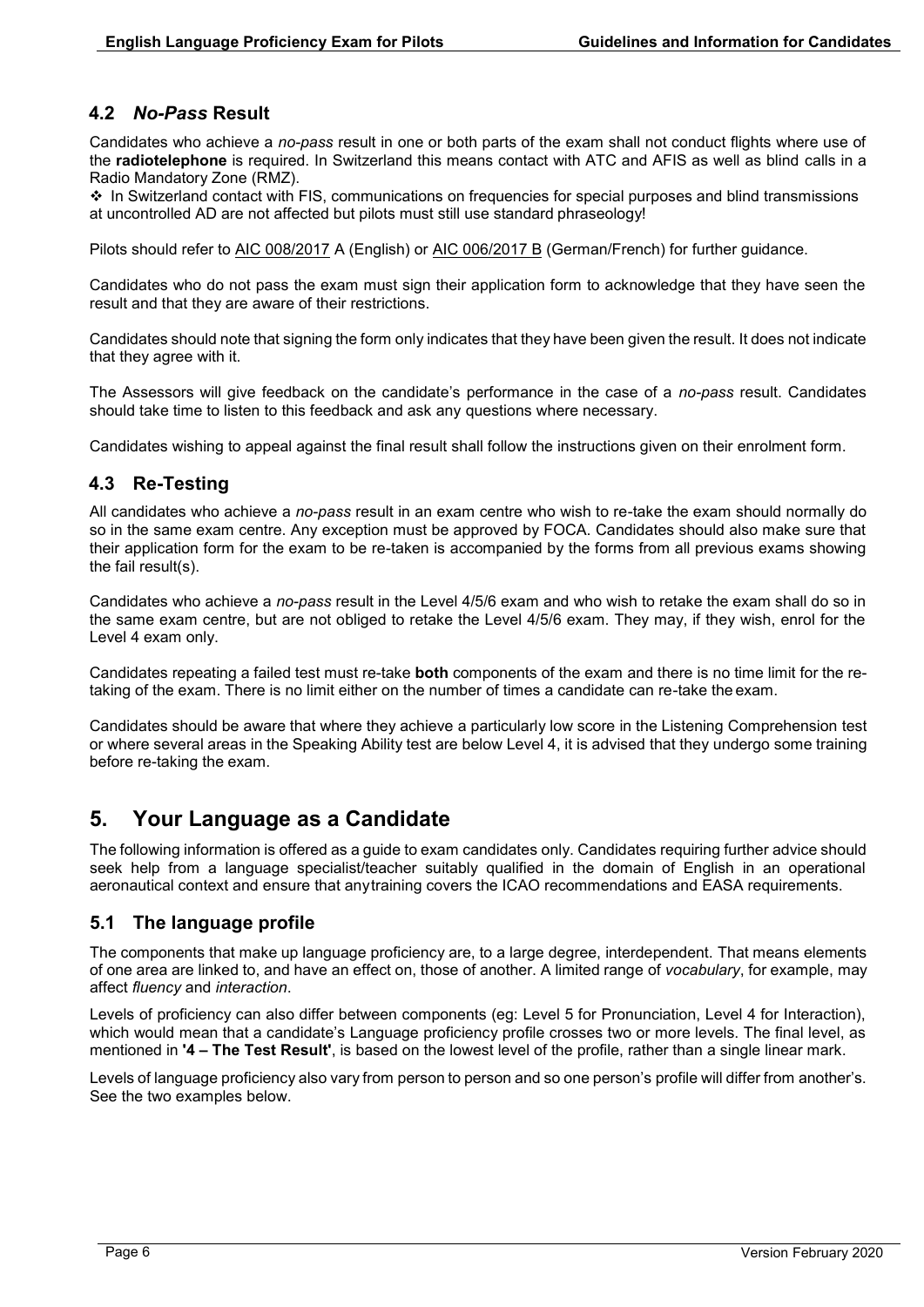



In the language proficiency profile above, even though Pronunciation, Fluency, Comprehension and Interaction are at Level 5, Vocabulary and Structure are only at Level 4, therefore the final result is **level 4 =** *pass***.**



*Fig.2*

In the language proficiency profile above, even though Pronunciation, Fluency, Vocabulary and Structure are at Level 4, Comprehension and Interaction are below Level 4, therefore the final result is **level 3 =** *no-pass***.**

## **5.2 Pronunciation**

When speaking, ensure that you articulate your speech well and speak slowly enough to be able to do this. Take care also over longer words with many syllables as the stress patterns may change from one word form to another, e.g.: *PHOtograph* but *phoTOGrapher.* Clarity and articulation should therefore be practiced. If words are not physically formed (enunciated) correctly then it can be difficult for a listener to distinguish them.

If you are uncertain about how to pronounce certain words, many online dictionaries offer the possibility to hear how a word sounds.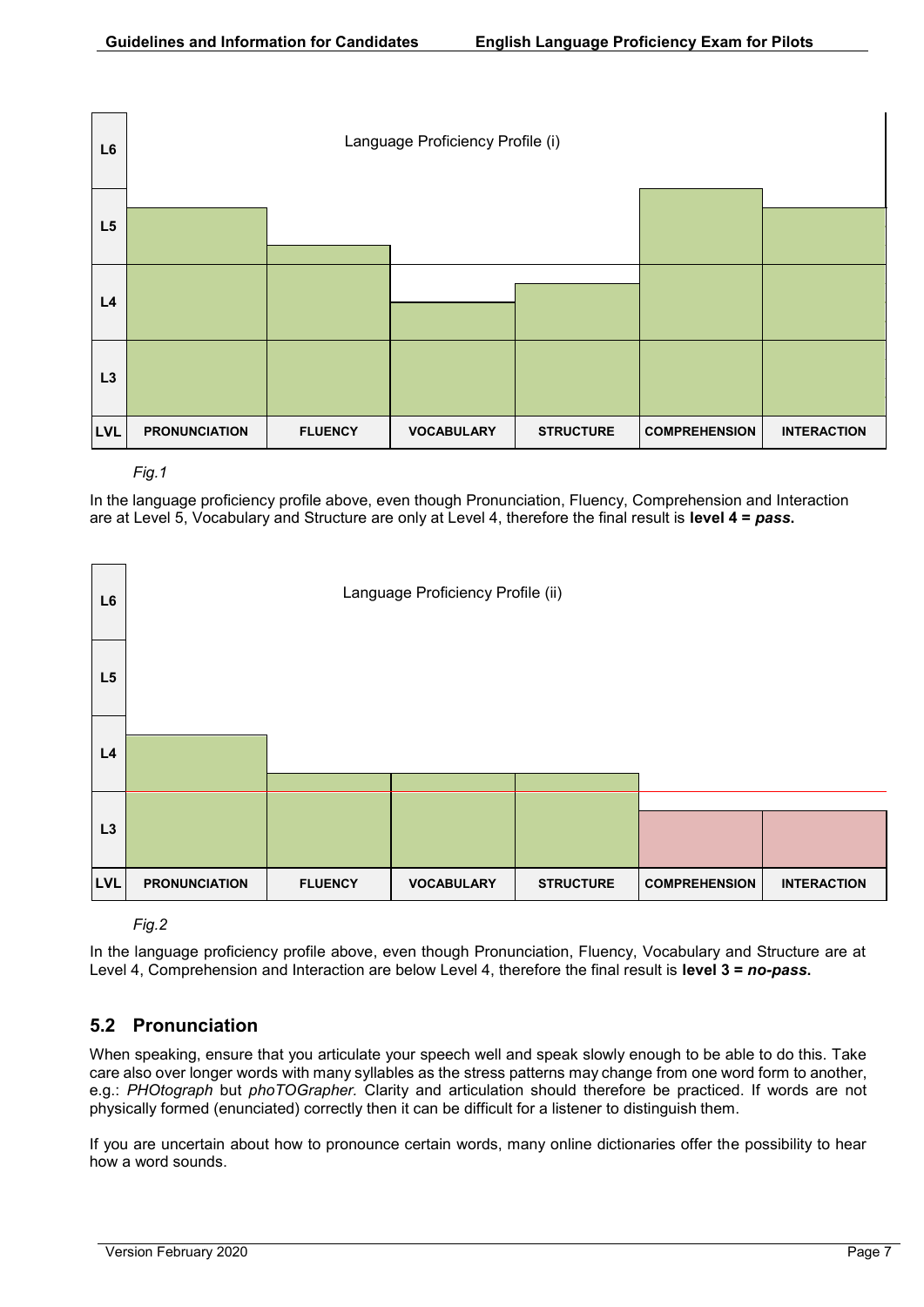## **5.3 Fluency**

Whilst you should aim to fully reply to all questions in order to demonstrate as wide a range of language as possible, you must speak at an appropriate speed to be understood. Speaking fast is *not* necessarily a sign of good language proficiency! When you speak fast it is often difficult to understand because of the effect on pronunciation and fluency. You should speak at a constant speed rate fast enough to include as much appropriate language as possible. 100-120 words per minute is an acceptable rate of speech.

You should also aim to link phrases and sentences into coherent and fluent language. Short sentences, too many pauses and too much hesitation lead to poor fluency and may well result in a lower score.

## **5.4 Vocabulary**

You should show a good range and *accuracy* of your vocabulary in both general AND aviation related contexts but you should avoid using words and phrases where you are uncertain of their meaning. Colloquial and idiomatic expressions may be used in the face-to-face part of the Speaking Ability test, and can be indicative of a higher level, but candidates should note, however, that such language should never be used during communication between pilots and ATC.

When you cannot find the word in English, you should also be prepared to explain your ideas using other words (paraphrasing). Successful paraphrasing is a key difference between level 3 and 4 vocabulary. A consistent inability to paraphrase will result in a lower grading. You should also avoid using or transposing words from your own language, even if they have the same spelling or pronunciation as in English, as they may not have the same meaning.

#### **5.5 Structure**

For Level 4 exams, test takers are judged on their ability to demonstrate a good level of basic grammatical structures consistently. In Level 4/5/6 exams, candidates are also assessed on their use of complex structures. Most good English course books will cover basic grammar up to Intermediate level whilst complex structures are usually covered from Intermediate to Advanced level.

#### **5.6 Comprehension**

The ICAO rating scale has only a small margin of tolerance when evaluating comprehension. The reason for this is that if a person fails to understand one vital piece of aeronautical communication, particularly an instruction from ATC, it could have very serious consequences.

Remember to *listen carefully to each* question the Assessor asks; in turn and do not reply before he/she has finished. Pay particular attention to the question word, "*Who*?", "*When*?", "*Which*?", etc. If the reply does not match the question, then it will be marked down as inappropriate, and possible miscomprehension. Repeated miscomprehension will almost certainly result in a lower grade. The Assessor **must** see from your answer that you have understood the question.

Here is an example of an answer that, although linguistically accurate and using relatively high level vocabulary, does not correspond to the question:

*Q. "How important is it that you check the weather before departure?"*

*A. "Yes, every pilot should check the weather. You need to correctly check all the METARs and TAFs thoroughly and to look on the Internet or utilise other sources. Not only that, but ensure you check out weather charts, too"*

This does not answer the question. The question looks for **the extent to which it is important** and the reason why, not specific items on a "must do" checklist. A list of things is often not accepted as an answer, as not only does it not answer the question, but it does not provide a good enough language sample with which to assess language proficiency. A good answer might be:

*A. "It is extremely important, simply because if you don't know what the weather is going to be like then this could have serious consequences, such as running into low cloud, fog, being caught in turbulence or CBs. You really are putting your life at risk by not checking the weather. You also need to calculate your fuel, flight time, etc. This could be affected by strong winds. If you don't have enough fuel to divert when running into bad weather, you will have serious problems. Yes, checking the weather is one the most fundamental parts of good airmanship"*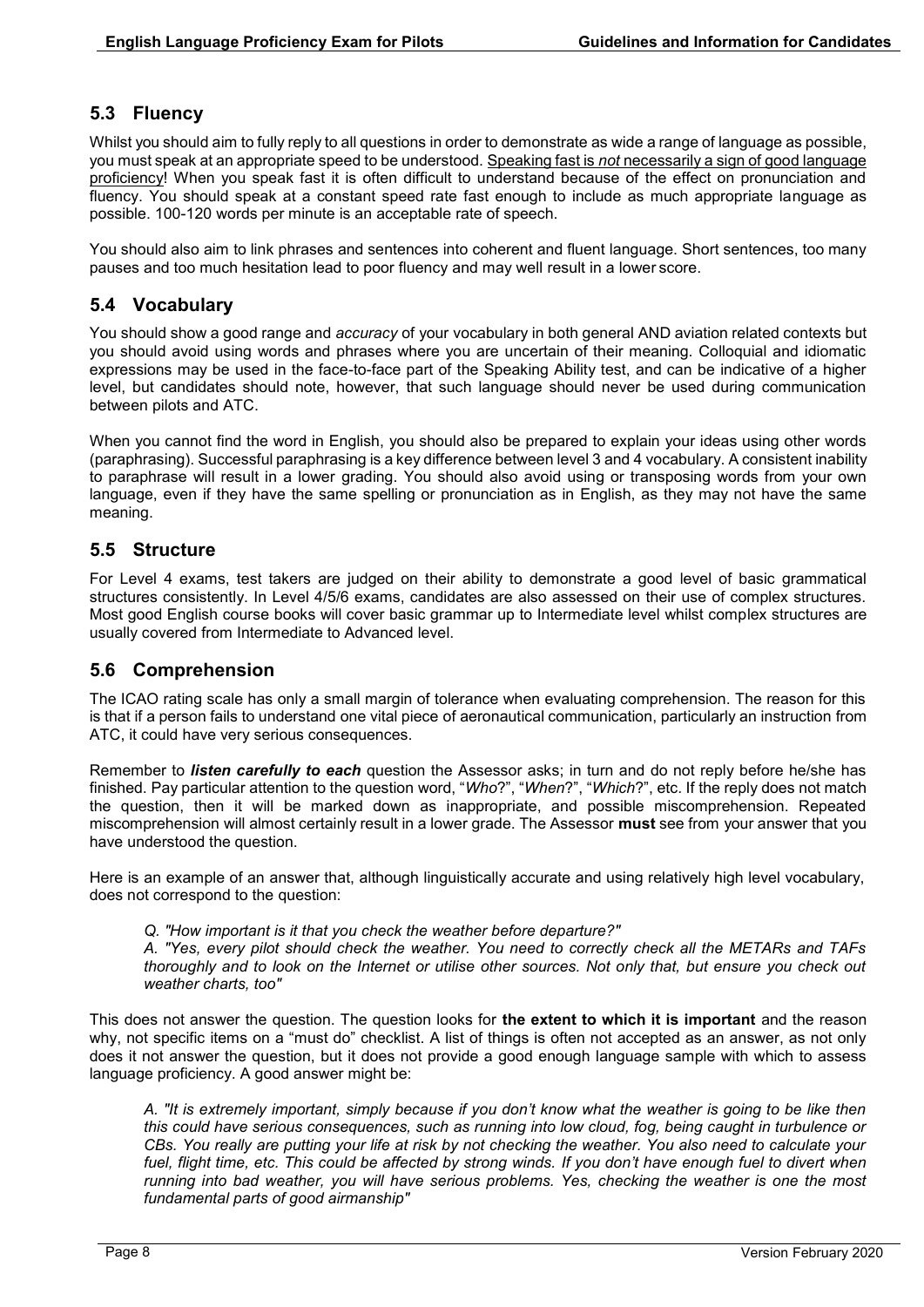If you are uncertain of the meaning of a question, you must ask for a specific word to be explained or for the whole sentence to be repeated. You are assessed on your ability to clarify, confirm and interact in managing communication effectively, so you should not be afraid to ask when in doubt. This is a positive point.

## **5.7 Interaction**

In addition to the points mentioned above, you should aim to maintain the dialogue with the Assessor, but note that simply talking a lot and giving a lot of language does not, alone, necessarily, indicate a good level of proficiency. If the structure or vocabulary is incorrect, the fluency is poor, or an answer is given that is not appropriate to the question, then this is not proficient language and you will be rated accordingly.

Specifically rehearsed language should not be used in an oral exam as it may be contextually incorrect, could well come across as unnatural and/or it may not match the overall evidence of the rest of your language skills.

# **6. Preparation for you as the Candidate**

You should prepare fully for this exam, as you would for any exam, and give yourself a minimum of 4 weeks to do so before the exam date.

Sample material has been made available by FOCA to help candidates prepare for the exam. This includes a sample video of the Speaking Ability test, including the simulated flight, and a sample version of the Listening Comprehension test (both Level 4 and Level 4/5/6), which can be downloaded together with the relevant question and answer documentation. The material is downloadable at:

[https://www.bazl.admin.ch/bazl/en/home/specialists/training-and-licences/pilot/radio-telephony-and-language](https://www.bazl.admin.ch/bazl/de/home/fachleute/ausbildung-und-lizenzen/Piloten/sprachpruefungen--lp-.html)[proficiency-test/language-proficiency-tests.html](https://www.bazl.admin.ch/bazl/de/home/fachleute/ausbildung-und-lizenzen/Piloten/sprachpruefungen--lp-.html)

## **6.1 Listening Comprehension**

In addition to the above online material, there are commercially available books for learning English in an aviation context, and you are encouraged to make use of these in any preparation. You should practise the listening exercises in order to get used to listening to recordings and identify specific and general information. You may also initially find it useful to listen to the recordings from the books' CDs and read the recording scripts in the books at the same time. This may help you identify specific vocabulary or terms that you may not immediately identify when listening alone.

Listening to English language radio, TV or films is also beneficial and there are many English learning Internet sites available with listening practice exercises, including English in an aviation context.

## **6.2 Speaking Ability**

Candidates should practise their spoken English, if possible, in an aviation context. A good way of practising and learning aviation vocabulary is to think in English before, during and after a flight. Briefing, aircraft checks, navigation, aerodrome facilities, weather, etc., are all occasions to practise English in the aviation domain. Candidates should also practise explaining words and their meanings for when they can't find a specific word (paraphrasing).

As advised above, candidates looking for an English teacher who has experience in teaching language in an operational aeronautical context should ensure that any training covers language for aeronautical communications in accordance with ICAO recommendations and EASA regulations.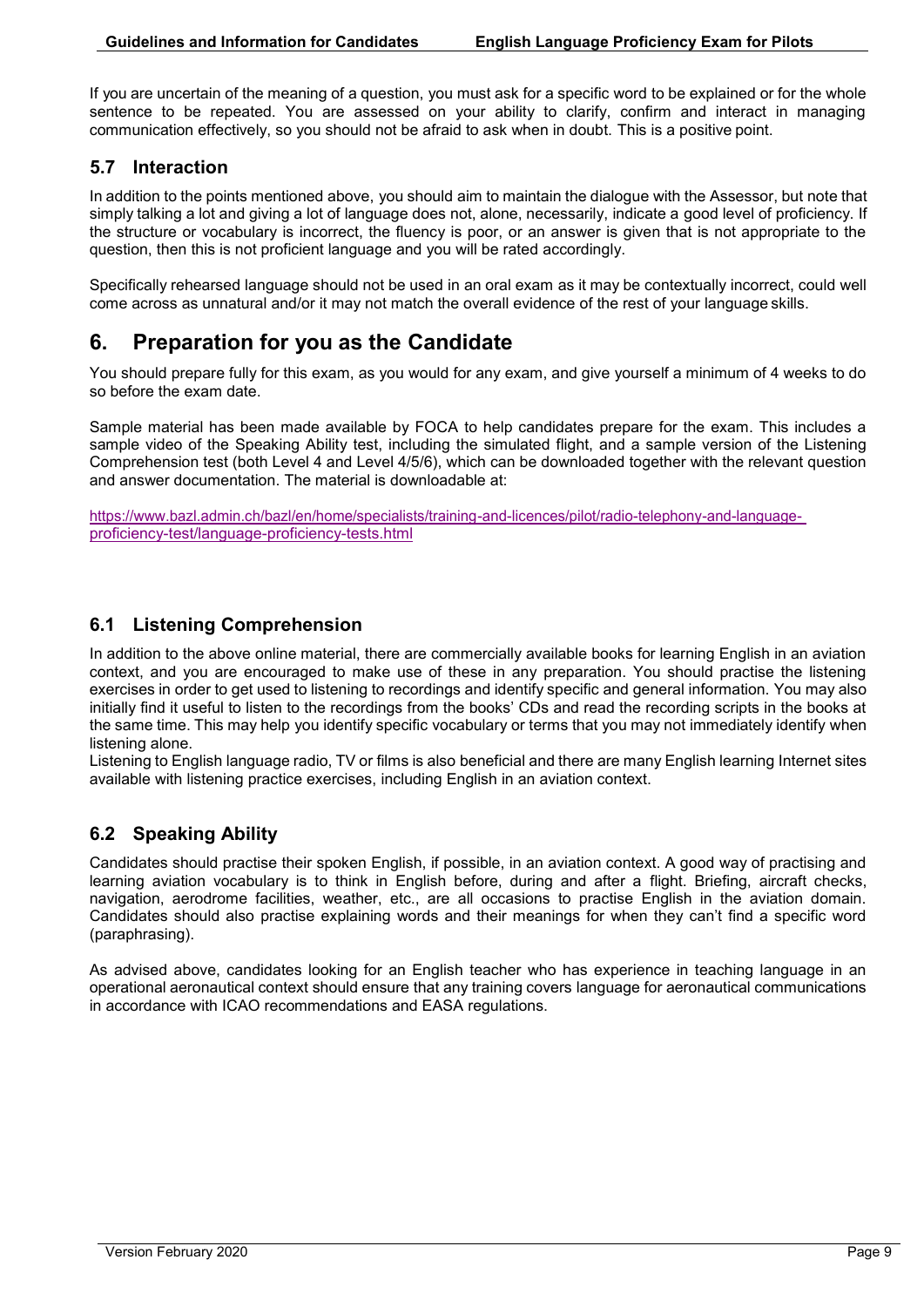# **7. GENERAL GUIDELINES FOR MAINTAINING A GOOD LEVEL OF SPEAKING ABILITY IN LANGUAGE PROFICIENCY.**

| <b>GENERAL</b>       |                                                                                                                                                                                                                                                                                                                                                                    |  |  |  |  |  |  |
|----------------------|--------------------------------------------------------------------------------------------------------------------------------------------------------------------------------------------------------------------------------------------------------------------------------------------------------------------------------------------------------------------|--|--|--|--|--|--|
| ✓                    | Practise speaking and listening to friends and colleagues whose first language is English.                                                                                                                                                                                                                                                                         |  |  |  |  |  |  |
| <b>PRONUNCIATION</b> |                                                                                                                                                                                                                                                                                                                                                                    |  |  |  |  |  |  |
| $\checkmark$         | Make sure your pronunciation is clear. Practice speaking multi-syllable words to get used to changing stress<br>patterns.                                                                                                                                                                                                                                          |  |  |  |  |  |  |
| $\checkmark$         | Remember that plural and 3 <sup>rd</sup> person 's' are almost always pronounced in English.                                                                                                                                                                                                                                                                       |  |  |  |  |  |  |
| <b>STRUCTURE</b>     |                                                                                                                                                                                                                                                                                                                                                                    |  |  |  |  |  |  |
| ✓                    | Learn all areas of basic grammatical structure up to the end of Pre-Intermediate Level. Complex structures<br>should also be revised and practiced if aiming for a Level 5 or 6.                                                                                                                                                                                   |  |  |  |  |  |  |
| ✓                    | A good grammar book will give you guidelines and details on correct grammar structure and use.                                                                                                                                                                                                                                                                     |  |  |  |  |  |  |
| <b>FLUENCY</b>       |                                                                                                                                                                                                                                                                                                                                                                    |  |  |  |  |  |  |
| ✓                    | Give full answers to questions, not just lists of words or short sentences.                                                                                                                                                                                                                                                                                        |  |  |  |  |  |  |
| ✓                    | Speak at a normal speed. Pauses should not be too long. Use expressions to fill thinking time (That's an<br>interesting question. I've never thought about that before.). Avoid too much hesitation and try not to use too<br>many fillers (umerrrahh pff)                                                                                                         |  |  |  |  |  |  |
| $\checkmark$         | Use discourse markers (but, so, finally, firstly, secondly, however, on the other hand, etc.) to link your phrases<br>and sentences.                                                                                                                                                                                                                               |  |  |  |  |  |  |
| <b>VOCABULARY</b>    |                                                                                                                                                                                                                                                                                                                                                                    |  |  |  |  |  |  |
| ✓                    | Explain a word in English using descriptive vocabulary if you can't remember the actual word you<br>want.                                                                                                                                                                                                                                                          |  |  |  |  |  |  |
| $\checkmark$         | !! Be careful: a word in your language may not have the same meaning in English. If you are not sure, then<br>describe what you mean using other words.                                                                                                                                                                                                            |  |  |  |  |  |  |
| <b>COMPREHENSION</b> |                                                                                                                                                                                                                                                                                                                                                                    |  |  |  |  |  |  |
| $\checkmark$         | Listen carefully to the instructions and the questions during the test. Wait for the Interlocutor to finish<br>the question and answer appropriately. If the Interlocutor asks the same question again, maybe while<br>emphasising a word or phrase, it could be that your answer did not correspond to the question. See it<br>as a chance to review your answer. |  |  |  |  |  |  |
| ✓                    | If you are not certain of a word or a whole question, ask the Interlocutor to repeat the word or question.                                                                                                                                                                                                                                                         |  |  |  |  |  |  |
| <b>INTERACTION</b>   |                                                                                                                                                                                                                                                                                                                                                                    |  |  |  |  |  |  |
| ✓                    | Maintain interaction by giving as much information as you can.                                                                                                                                                                                                                                                                                                     |  |  |  |  |  |  |
| ✓                    | Ask for clarification to help you to understand a question or certain words.                                                                                                                                                                                                                                                                                       |  |  |  |  |  |  |
| ✓                    | Make sure your answers correspond exactly to the question. Even if you talk a lot but your answers do not<br>correspond to the question your answers will be noted as inappropriate.                                                                                                                                                                               |  |  |  |  |  |  |